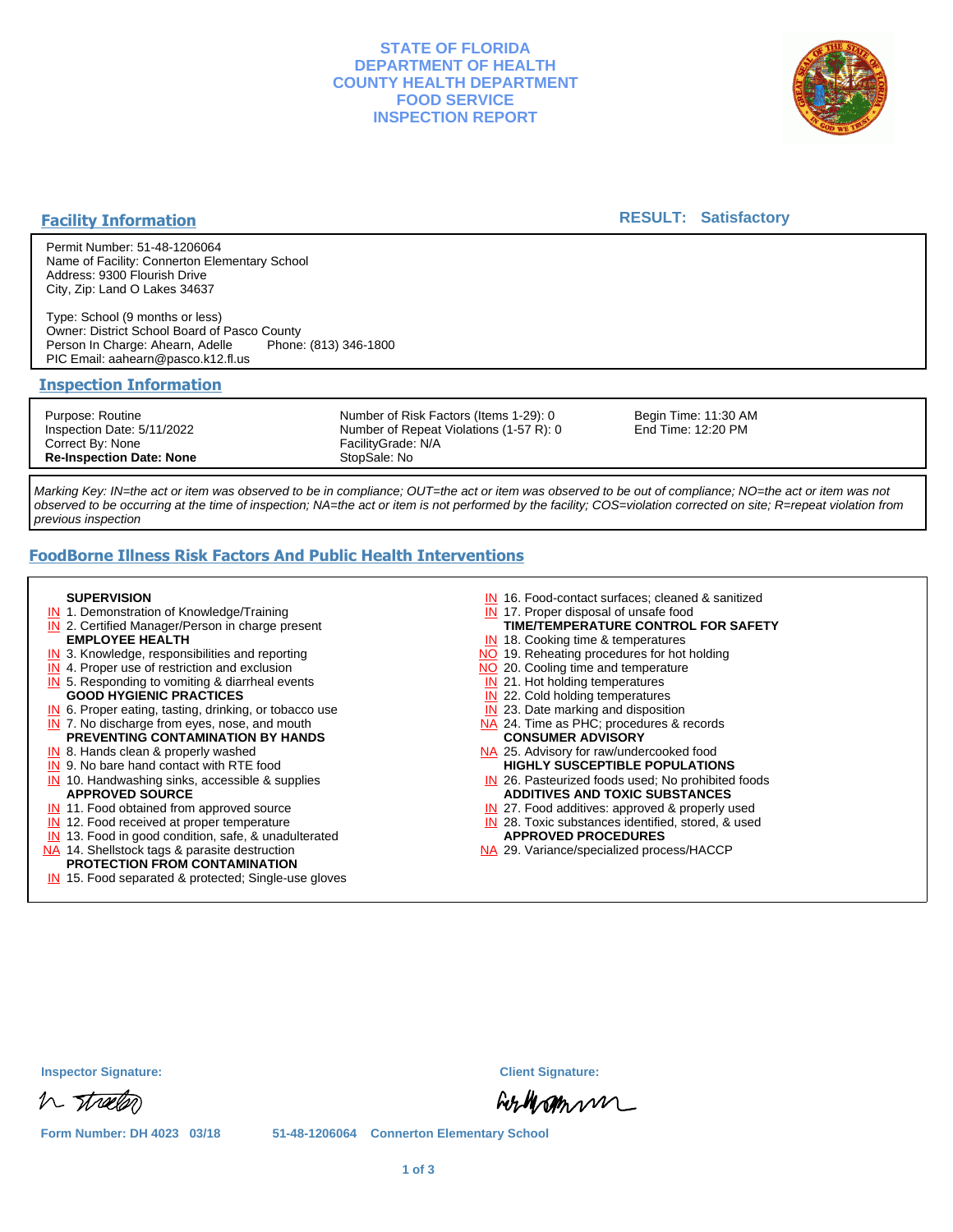## **STATE OF FLORIDA DEPARTMENT OF HEALTH COUNTY HEALTH DEPARTMENT FOOD SERVICE INSPECTION REPORT**



# **Good Retail Practices**

#### **SAFE FOOD AND WATER**

- **IN** 30. Pasteurized eggs used where required
- IN 31. Water & ice from approved source
- NA 32. Variance obtained for special processing **FOOD TEMPERATURE CONTROL**
- 
- **IN** 33. Proper cooling methods; adequate equipment
- **IN** 34. Plant food properly cooked for hot holding
- **IN** 35. Approved thawing methods
- OUT 36. Thermometers provided & accurate **(COS) FOOD IDENTIFICATION**
- IN 37. Food properly labeled; original container **PREVENTION OF FOOD CONTAMINATION**
- IN 38. Insects, rodents, & animals not present
- **IN** 39. No Contamination (preparation, storage, display)
- IN 40. Personal cleanliness
- IN 41. Wiping cloths: properly used & stored
- NO 42. Washing fruits & vegetables
- **PROPER USE OF UTENSILS**
- IN 43. In-use utensils: properly stored
- IN 44. Equipment & linens: stored, dried, & handled
- IN 45. Single-use/single-service articles: stored & used
- NO 46. Slash resistant/cloth gloves used properly **UTENSILS, EQUIPMENT AND VENDING**
- IN 47. Food & non-food contact surfaces **(COS)**
- IN 48. Ware washing: installed, maintained, & used; test strips
- IN 49. Non-food contact surfaces clean
- **PHYSICAL FACILITIES**
- IN 50. Hot & cold water available; adequate pressure
- IN 51. Plumbing installed; proper backflow devices
- IN 52. Sewage & waste water properly disposed
- IN 53. Toilet facilities: supplied, & cleaned
- IN 54. Garbage & refuse disposal
- IN 55. Facilities installed, maintained, & clean
- IN 56. Ventilation & lighting
- IN 57. Permit; Fees; Application; Plans

This form serves as a "Notice of Non-Compliance" pursuant to section 120.695, Florida Statutes. Items marked as "out" violate one or more of the requirements of Chapter 64E-11, the Florida Administrative Code or Chapter 381.0072, Florida Statutes. Violations must be corrected within the time period indicated above. Continued operation of this facility without making these corrections is a violation. Failure to correct violations in the time frame specified may result in enforcement action being initiated by the Department of Health.

#### **Violations Comments**

Violation #36. Thermometers provided & accurate

No internal thermometer present inside of walk-in cooler at time of inspection.

CODE REFERENCE: 64E-11.003(4). Thermometers must be calibrated to ensure accuracy in accordance with Rule requirements. Food thermometers scaled in Celsius (C) shall be accurate to plus or minus 1°C or in Fahrenheit (F), accurate to plus or minus 2°F. Food thermometers should be accessible for use by employees and have a probe size appropriate to the food item.

### **General Comments**

Inspection occurred during lunch service.

notes, sani bucket 200 ppm sink 250ppm quat ammonia, Milk reach in cooler 39F, yoghurt in walk-in cooler 37.7F, hamburgers hot hold 138F, beans hot hold 154F, sweet potato fries hot hold 144.6F, walk in freezer food is frozen, GFS supplies food.

Email Address(es): aahearn@pasco.k12.fl.us; kkimble@pasco.k12.fl.us; spawelek@pasco.k12.fl.us; fnshelp@pasco.k12.fl.us; psdavis@pasco.k12.fl.us;

**Inspector Signature: Client Signature:**

h streeter

Forthamm

**Form Number: DH 4023 03/18 51-48-1206064 Connerton Elementary School**